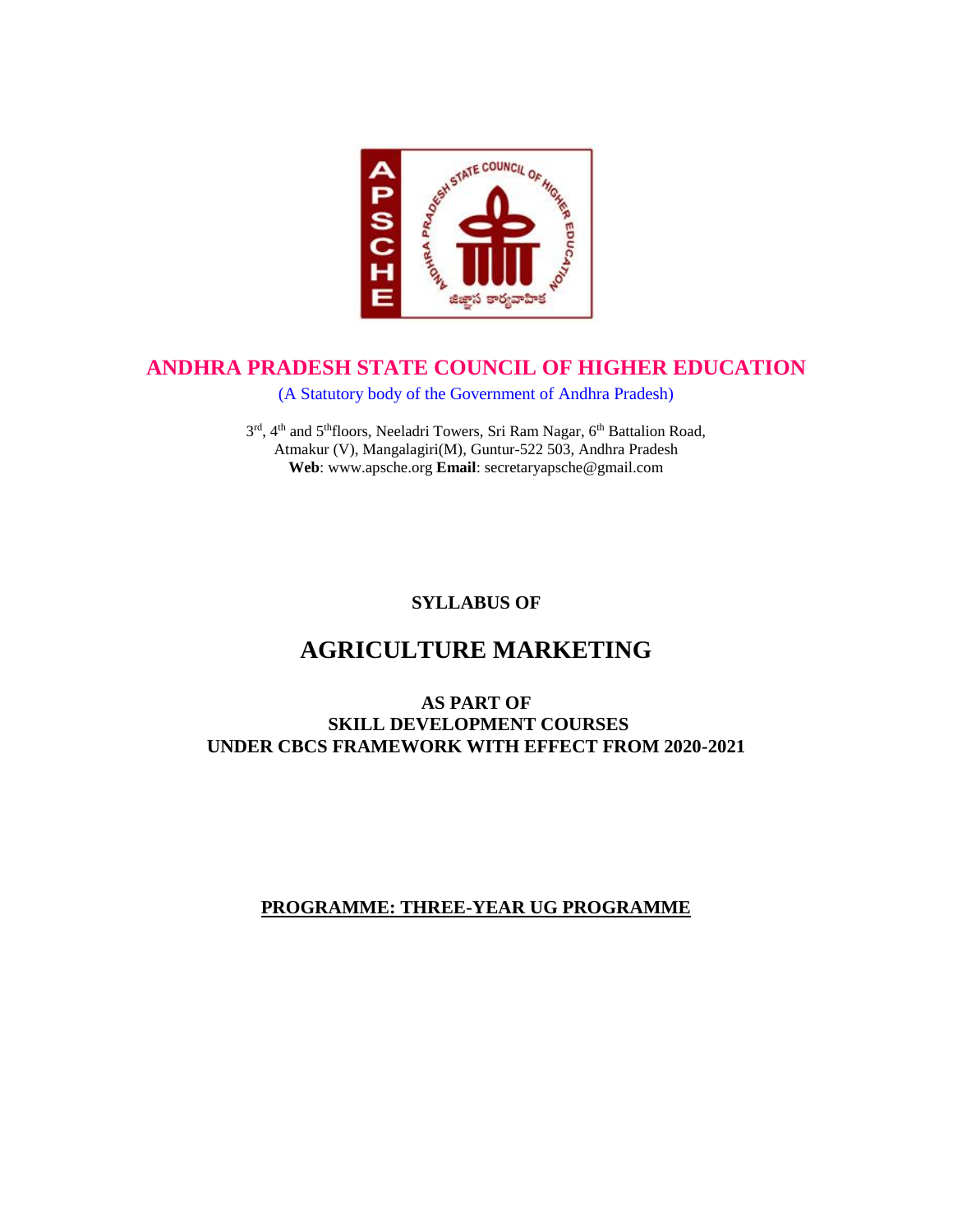### A.P. STATE COUNCIL OF HIGHER EDUCATION B A, B Com & B Sc Programmes

## Revised CBCS w.e.f. 2020-21 SKILL DEVELOPMENT COURSES

## COMMERCE STREAM

## **AGRICULTURAL MARKETING**

Total 30 hrs (02h/wk), 02 Credits & Max 50 Marks

### **Learning Outcomes**:

*By the successful completion of this course, the student will be able to;* 

- *1. Know the kinds of agricultural products and their movement*
- *2. Understand the types, structure and functioning of agricultural marketing system*
- *3. Comprehend related skills and apply them in sample situations*
- *4. Extend this knowledge and skills to their production/consumption environment*

### **SYLLABUS:**

### **Unit- I:** 06hrs

 Introduction of Agriculture and agricultural products (including agriculture, horticulture, sericulture, floriculture, aquaculture- genetic culture and dairy product) - Agricultural Marketing - Role of marketing - Concepts - Goods and services - Movement of product from farm to consumer –Middlemen – Moneylenders - Types of agricultural markets (basic classification).

### **Unit- II**: 09hrs

Basic structure and facilities of an agricultural market – Primary, secondary and tertiary markets–Functioning of Market Yards–Market information - RythuBharosaKendras (RBK) - Govtmarket policies and regulations- Contract farming -Govt Apps for marketing of agri products.

### **Unit- III**: 10hrs

Planning production – assembling – grading - transportation– storage facilities.Price fixation. Dissemination of market information –and role of ICT.Marketing - Mix- Product element- Place element- Price element- Promotion element. Selection of target market. Government programs in support of Agricultural marketing in India.

### **Suggested Co-curricular Activities: 05hrs**

- 1. Study visit to agricultural marketsand RythuBharosaKendras (RBK)
- 2. Invited lecture by field expert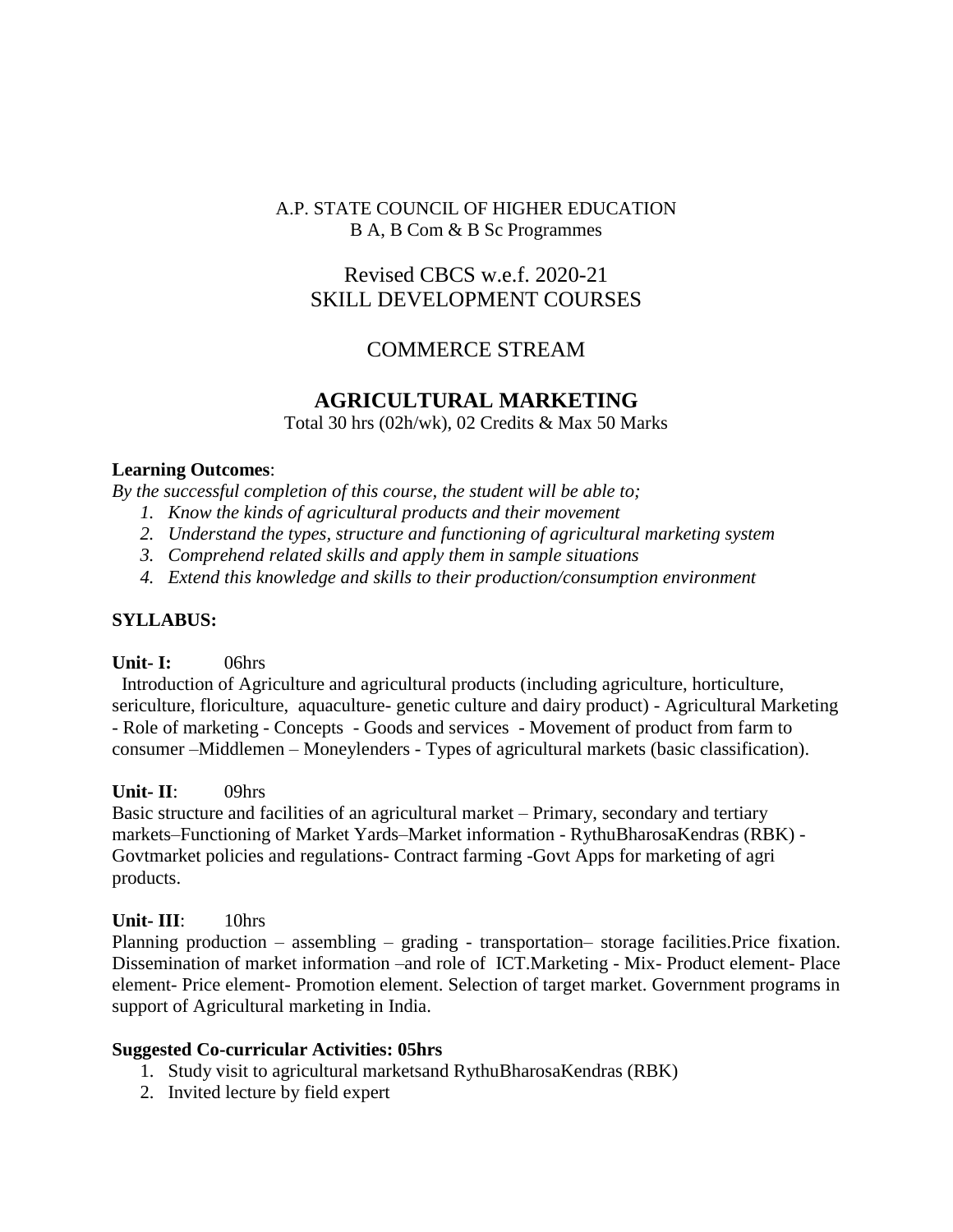- 3. Survey of various involved activities e.gassembling, grading, storage, transportation and distribution
- 4. Identify the demand for food processing units
- 5. Application of Govt Apps as one Nation and one Market
- 6. Assignments, Group discussion, Quiz etc.

Reference books

- 1.S.S.Acharya&N.L.Agarwala, Agricultural Marketing in India Oxford and IBH Publications
- 2. K.S.Habeeb Ur Rahman Rural Marketing in India Himalaya publishing
- 3. S.S.Chinna Agricultural Marketing in India KALYANI publishers
- 4. Publications of National Institute of Agricultural Marketing, Odisha
- 5. Wikiepediaand other websites on Agricultural Marketing.